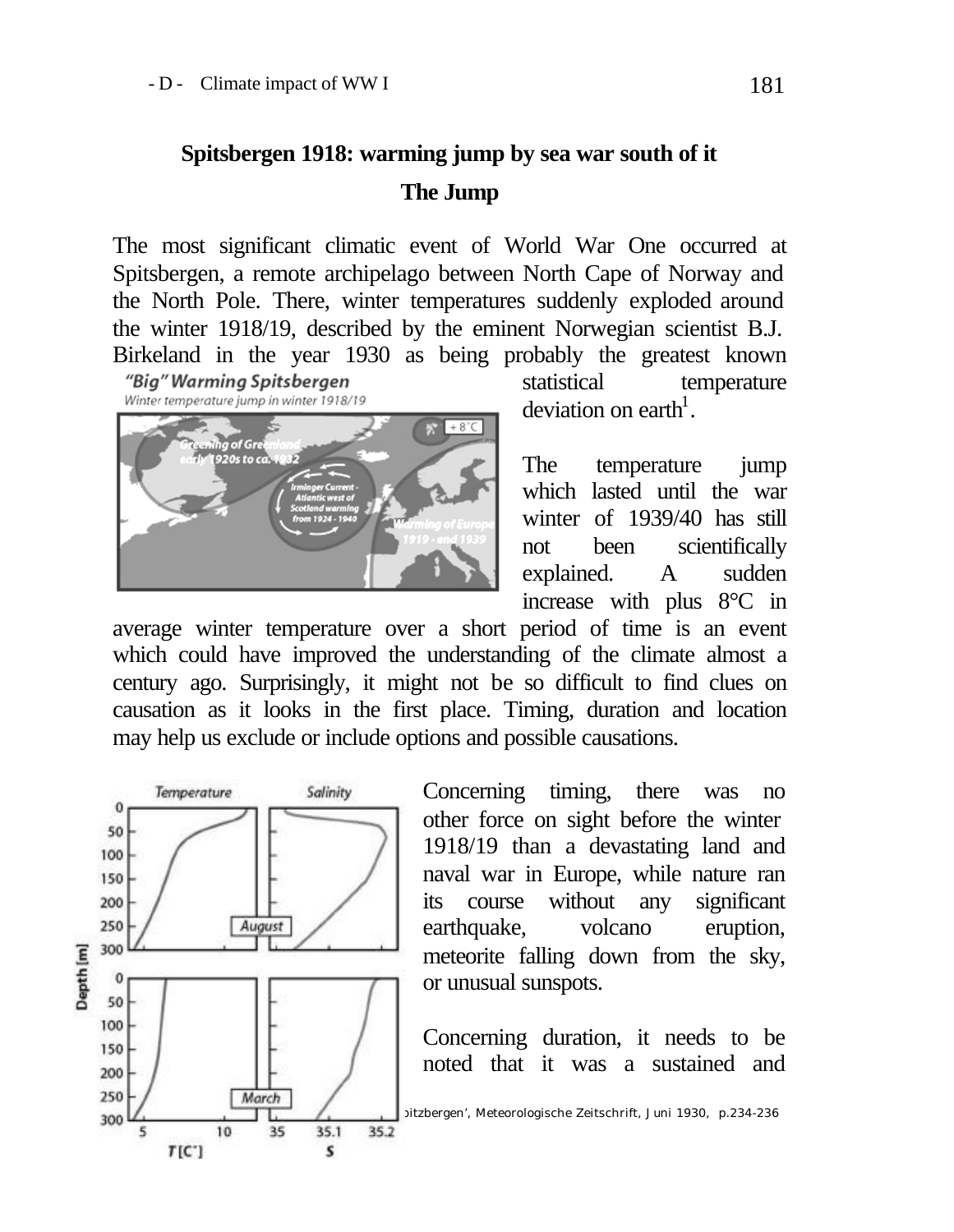lasting event, for two decades in Europe and for one decade in Greenland. From 1920 until about 1930, these events were so pronounced that the terms "Greening of Greenland" and "Warming of Europe" took birth. The sustainability is strong proof that warming was generated in the Northern North Atlantic, north of the Faeroe Island and south of the Arctic Sea.

Concerning the location, the sustained warming lasting two decades holds also the clue concerning the direction from which the warmth must have arrived. One can quickly exclude all sea areas around Spitsbergen, except for the Norwegian Sea. The Barents Sea, east of Spitsbergen, contains within its average depth of 300 metres too little water masses to sustain a warming over many years, if not constantly supplied with warm water coming from the Norwegian Sea. The Arctic Sea, north of Spitsbergen, is too cold and widely covered with sea ice to have played any role. The Greenland Sea can be also definitely excluded as a source of warming at Spitsbergen, as the Greenland Sea receives a huge bulk of inflowing water masses from the Norwegian Sea, via the Gulf Current, the Norwegian Atlantic Current and the Spitsbergen Current, and not vice versa.

Actually, the warming can only have been generated in the Norwegian Sea, which means that, during WWI, the southern border of the warming source is immediately connected to the northern border of the naval war area. In addition, on the way to the Norwegian Sea, the most significant warm water supply coming from the North Atlantic Gulf Current was passing Great Britain where a devastating naval war had been waged for four long years. Viewing the distance between Spitsbergen and Scotland of about 2000 kilometres under such a perspective, we observe that sea water which had passed Scotland needed only few months to reach Spitsbergen. The warming in the north and the war at sea in Europe can almost be regarded as neighbours. One can thigh both events even more closely together if one considers certain typical seawater behaviour as well. A brief overview shall be given in the next section.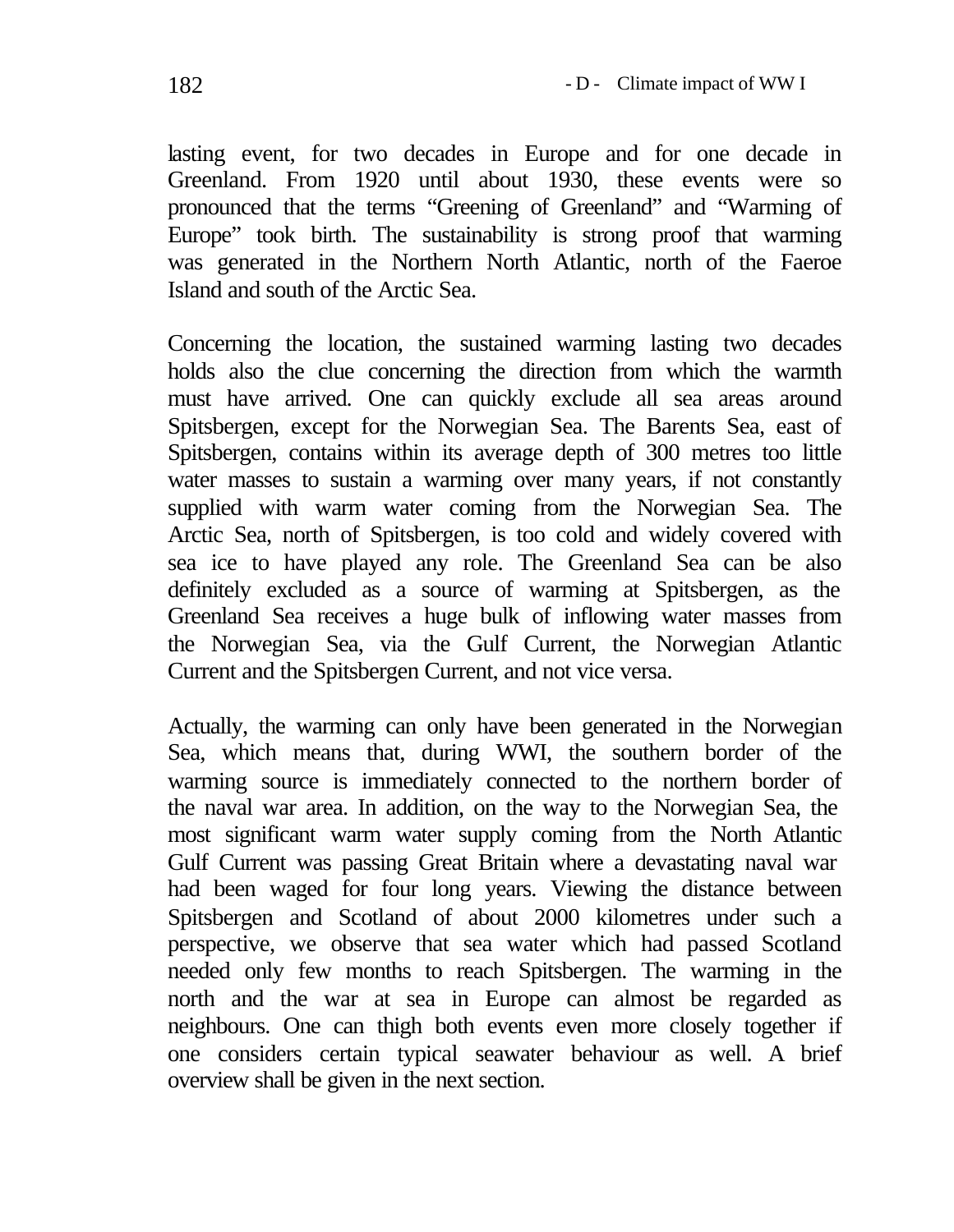## **Seawater physics in Norwegian Sea.**

In the Norwegian Sea the seawater behaves physically as it behaves everywhere around the globe. Nevertheless, the warm water from the Gulf Current, the high latitude with cold winters, the passing of many forceful low pressure cyclones, and the massive Norwegian mountain ridge with plenty sweet water runoff, as well its size and depth produce a unique wealth and variation of physical appliances. Fortunately, the basic rules are simple: salty and cold water is heavy and sinks, sweet water and warm water are light and "swim" over more heavy water. Therefore, cold freshwater can form a layer above warm water current. Cold freshwater may stay and flow below of warm saline rich water. And it is much more at stake because water is an excellent isolator. For example, 'swimming' rainwater of several centimetres thick can be as good as a refrigerator shielding stored food from outside temperatures. Without the mixing of rain and melted

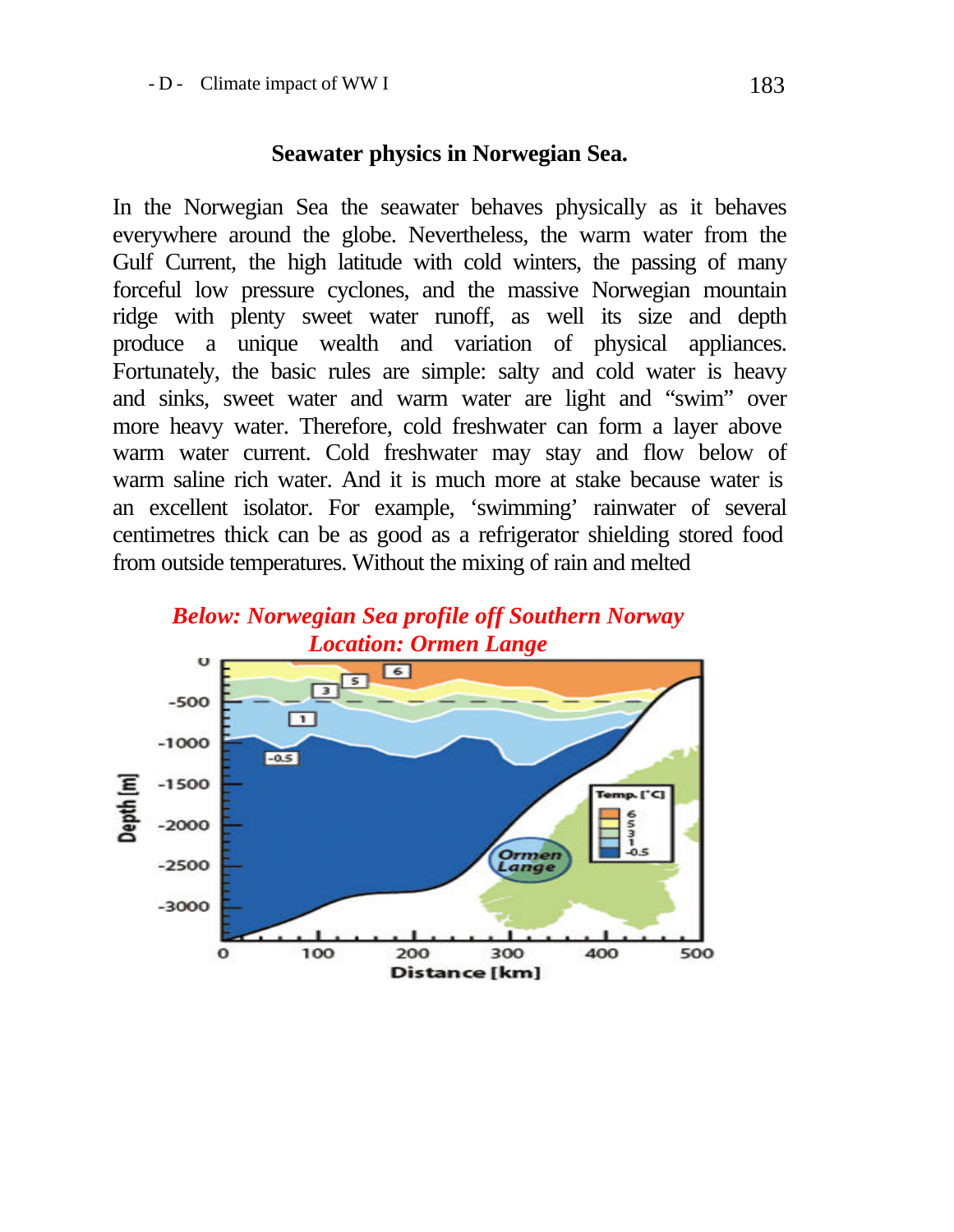

water near the Norwegian coast, the Norwegian Sea would be frozen over frequently each winter regardless how much warm Gulf water would pass through the Norwegian Sea.

Therefore, there is a long way from registering all principal physical rules to assessing the thousands of possible variations that occur. Usually, the Norwegian Sea surface water, which determines the weather and climate for the whole Northern Hemisphere, is particularly influenced by three natural events: the warm Gulf current, the freshwater from land and rains, and, last but not least, the wind. In addition, after the replacement of sailing ships with machine driven vessels, a lot of surface water mixing took place every day. Particularly during the two World Wars, large sea areas and water masses have been turned upside down.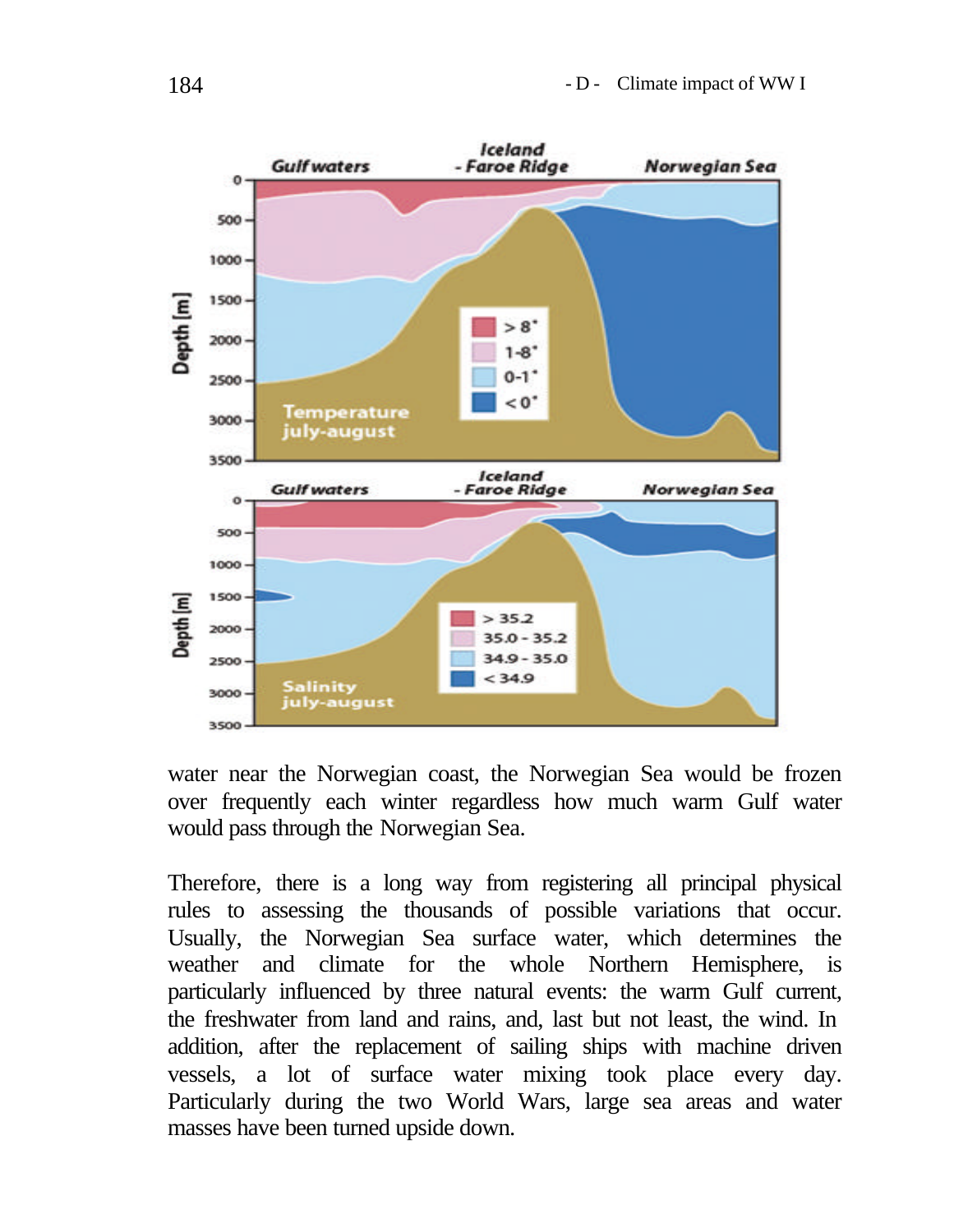The significant feature of the Gulf Current water that enters the Norwegian Sea is the high temperature and salinity. As soon as water has been cooled down, it sinks like fruit syrup in a glass with water. Due to high salinity, it is warmer than the water it replaces at lower level. The more water sinks, the more water will follow from the Atlantic, with subsequently more "warming potential" in the area than before. The more water is cooled down by mixing, the more forcefully this water masses will start sinking.

In comparison with salty water, freshwater is very light. Fresh, rain, river, and melt water has the strong tendency to float on brackish and salty water until it gets much colder than the saline water below, or otherwise an external force must occur and determine the mixing phenomenon.

Wind in any form is the most powerful means for sea surface water mixing. Actually, it is practically the only external source nature has at hand to do the mixing. In so far, one cannot emphasise the importance of this mixing means enough. On the other hand, the mixing range the wind reaches is extremely limited and goes hardly further than the 50-meter sea surface layer. All other seawater mixing occur according to internal processes, based on temperature, salinity, and density.

And what does naval war do? Naval war certainly does a lot of water mixing. Particularly during winter time, in any sea area north of the Biscay, it not only forces a rapid mixing between freshwater and more saline water, but also forces cooled down sea surface water to greater depth in exchange of warmer water, until the summer warmed water in shallow enclosed seas is exhausted and arctic air can easily take reign. This has already been explained in great detail in Chapter B. In the next section, we will focus on the sea situation between Britain and Spitsbergen during WWI, whereon the impact on the Norwegian Sea will be discussed to conclude the chapter about the warming of